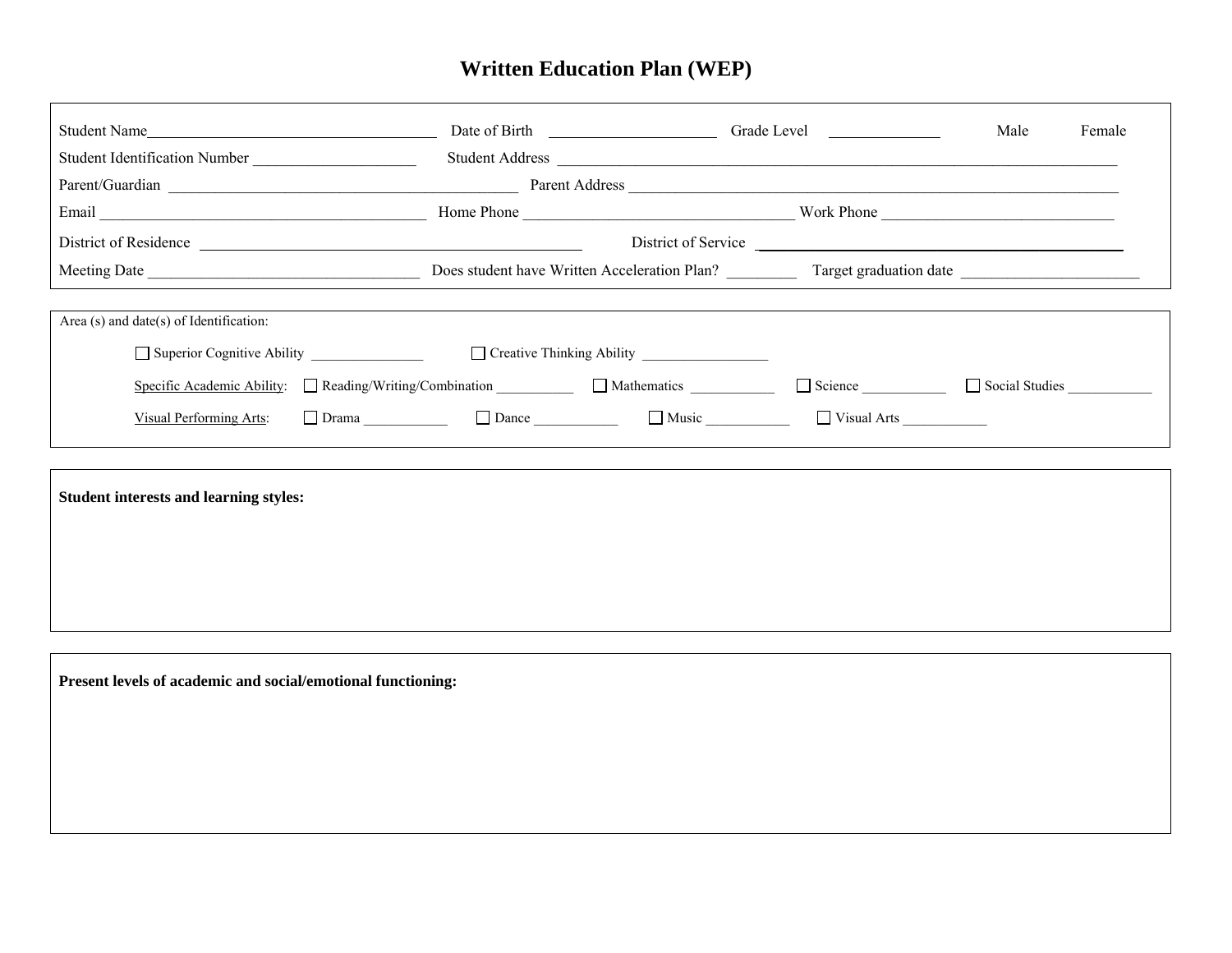## **Written Education Plan (WEP)**

*Annual Goal Page* 

| Annual Goal:                                                                                                                                                                                                                            |                                                                                                |                                                                          |  |                              |                                                       | Goal # $\qquad$ of $\qquad$ |
|-----------------------------------------------------------------------------------------------------------------------------------------------------------------------------------------------------------------------------------------|------------------------------------------------------------------------------------------------|--------------------------------------------------------------------------|--|------------------------------|-------------------------------------------------------|-----------------------------|
| Content area(s) to be addressed by this goal:                                                                                                                                                                                           |                                                                                                |                                                                          |  |                              |                                                       |                             |
| Area of identification associated with this goal:                                                                                                                                                                                       |                                                                                                |                                                                          |  |                              |                                                       |                             |
|                                                                                                                                                                                                                                         | □ Superior Cognitive Ability □ Specific Academic Ability: ______________________               |                                                                          |  |                              | □ Creative Thinking Ability □ Visual Performing Arts: |                             |
| What specific program components or curricular interventions will assist in accomplishing this goal? Consider the differentiation concepts of acceleration, complexity, depth, challenge, abstractness,<br>and/or cognitive creativity. |                                                                                                |                                                                          |  |                              |                                                       |                             |
| State the policy for waiver of assignments and scheduling of tests.                                                                                                                                                                     |                                                                                                |                                                                          |  |                              |                                                       |                             |
| Student Progress Measures (How will this student prove mastery of this goal?)                                                                                                                                                           |                                                                                                |                                                                          |  |                              |                                                       |                             |
| Service Setting for this goal/objective:<br>Gifted Resource Room<br><b>Acceleration Placement</b><br>Advanced Placement                                                                                                                 | Gifted Self-Contained Class<br>$\Box$ Arts Classroom (specify: $\Box$ )<br>Educational Options | $\Box$ Regular Education Class (GIS)<br>□ Dual Enrollment including PSEO |  | $\Box$ Internship/Mentorship | Regular Education Class (Gen. Ed. Teacher)            |                             |
| Personnel Responsible for Service:<br>Gifted Intervention Specialist                                                                                                                                                                    | General Education Teacher                                                                      | Arts Specialist                                                          |  | Gifted Coordinator           | $\Box$ Other:                                         |                             |